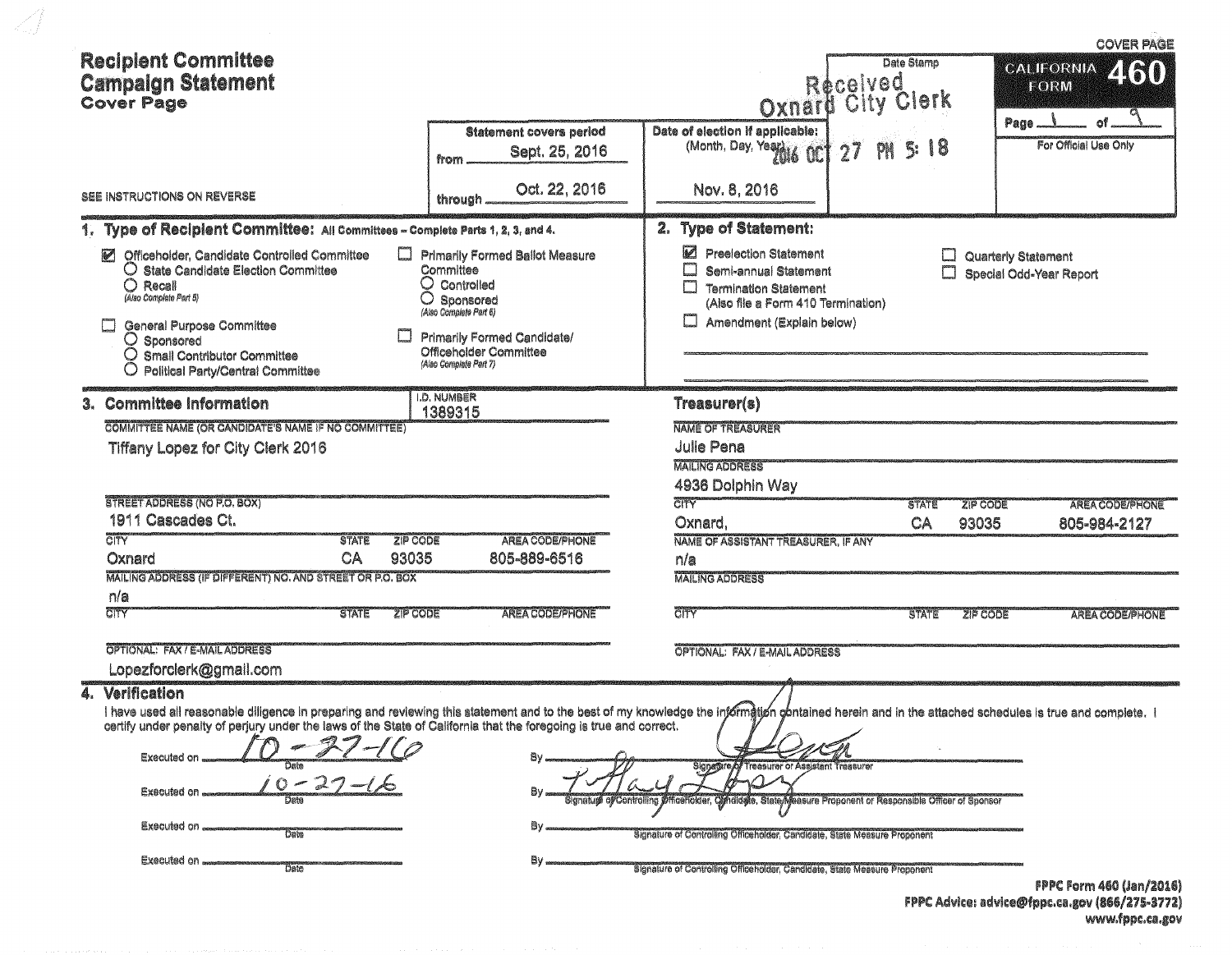## Recipient Committee<br>Campaign Statement<br>Cover Page — Part 2

**COVER PAGE - PART 2** CALIFORNIA / a) **FORM**  $Page_2$ 

| <b>Officeholder or Candidate Controlled Committee</b>                                              |  |
|----------------------------------------------------------------------------------------------------|--|
| NAME OF OFFICEHOLDER OR CANDIDATE                                                                  |  |
| <b>Tiffany Lopez</b><br>OFFICE SOUGHT OR HELD (INCLUDE LOCATION AND DISTRICT NUMBER IF APPLICABLE) |  |
| <b>City Clerk</b>                                                                                  |  |
| RESIDENTIAL/BUSINESS ADDRESS (NO. AND STREET)<br>CITY<br>21日<br><b>STATE</b>                       |  |
| 1911 Cascades Ct.<br>Oxnard.<br>CA. 93035                                                          |  |

Related Committees Not included in this Statement: List any committees not included in this statement that are controlled by you or are primarily formed to receive contributions or make expenditures on behalf of your candidacy.

| <b>COMMITTEE NAME</b>                                    | <b>I.D. NUMBER</b>           |
|----------------------------------------------------------|------------------------------|
|                                                          |                              |
| <b>NAME OF TREASURER</b>                                 | <b>CONTROLLED COMMITTEE?</b> |
| STREET ADDRESS (NO P.O. BOX)<br><b>COMMITTEE ADDRESS</b> | NO<br>YES                    |

| CITY                     | <b>STATE</b>                        | ZIP CODE      | AREA CODE/PHONE        |
|--------------------------|-------------------------------------|---------------|------------------------|
| <b>COMMITTEE NAME</b>    |                                     | I I.D. NUMBER |                        |
| <b>NAME OF TREASURER</b> |                                     |               | CONTROLLED COMMITTEE?  |
| <b>COMMITTEE ADDRESS</b> | <b>STREET ADDRESS (NO P.O. BOX)</b> | YES           | NO                     |
|                          | <b>STATE</b>                        | ZIP CODE      | <b>AREA CODE/PHONE</b> |

## 6. Primarily Formed Ballot Measure Committee

|  | <b>A DISPONSIBILITY A REPORT OF A DISPONSIBLE CONTACT OF CONSULTANCE OF A STATISTIC OF A STATISTIC CONTACT OF A STATISTIC CONTACT OF A STATISTIC CONTACT OF A STATISTIC CONTACT OF A STATISTIC CONTACT OF A STATISTIC CONTACT OF</b> |  |  |
|--|--------------------------------------------------------------------------------------------------------------------------------------------------------------------------------------------------------------------------------------|--|--|
|  |                                                                                                                                                                                                                                      |  |  |
|  |                                                                                                                                                                                                                                      |  |  |
|  | NAME OF BALLOT MEASURE                                                                                                                                                                                                               |  |  |
|  |                                                                                                                                                                                                                                      |  |  |
|  |                                                                                                                                                                                                                                      |  |  |

| <u> 1986 - German Maria Maria Maria Maria Maria Maria Maria Maria Maria Maria Maria Maria Maria Maria Maria Maria Maria Maria Maria Maria Maria Maria Maria Maria Maria Maria Maria Maria Maria Maria Maria Maria Maria Maria Ma</u><br><b>JURISDICTION</b><br>" NO. OR LETTER<br><b>BALLOT</b><br>former.<br><b>Arrangement</b><br>entrates | UPPORT.<br>S.I<br>oppose |
|----------------------------------------------------------------------------------------------------------------------------------------------------------------------------------------------------------------------------------------------------------------------------------------------------------------------------------------------|--------------------------|
|----------------------------------------------------------------------------------------------------------------------------------------------------------------------------------------------------------------------------------------------------------------------------------------------------------------------------------------------|--------------------------|

identify the controlling officeholder, candidate, or state measure proponent, if any.

NAME OF OFFICEHOLDER, CANDIDATE, OR PROPONENT

| OFFICE SOUGHT OR HELD | DISTRICT NO. IF ANY |
|-----------------------|---------------------|
|                       |                     |

7. Primarily Formed Candidate/Officeholder Committee List names of officeholder(s) or candidate(s) for which this committee is primarily formed.

| NAME OF OFFICEHOLDER OR CANDIDATE | OFFICE SOUGHT OR HELD | <b>SUPPORT</b><br>OPPOSE        |
|-----------------------------------|-----------------------|---------------------------------|
| NAME OF OFFICEHOLDER OR CANDIDATE | OFFICE SOUGHT OR HELD | <b>SUPPORT</b><br>OPPOSE        |
| NAME OF OFFICEHOLDER OR CANDIDATE | OFFICE SOUGHT OR HELD | <b>SUPPORT</b><br><b>OPPOSE</b> |
| NAME OF OFFICEHOLDER OR CANDIDATE | OFFICE SOUGHT OR HELD | <b>SUPPORT</b><br><b>OPPOSE</b> |

Attach continuation sheets if necessary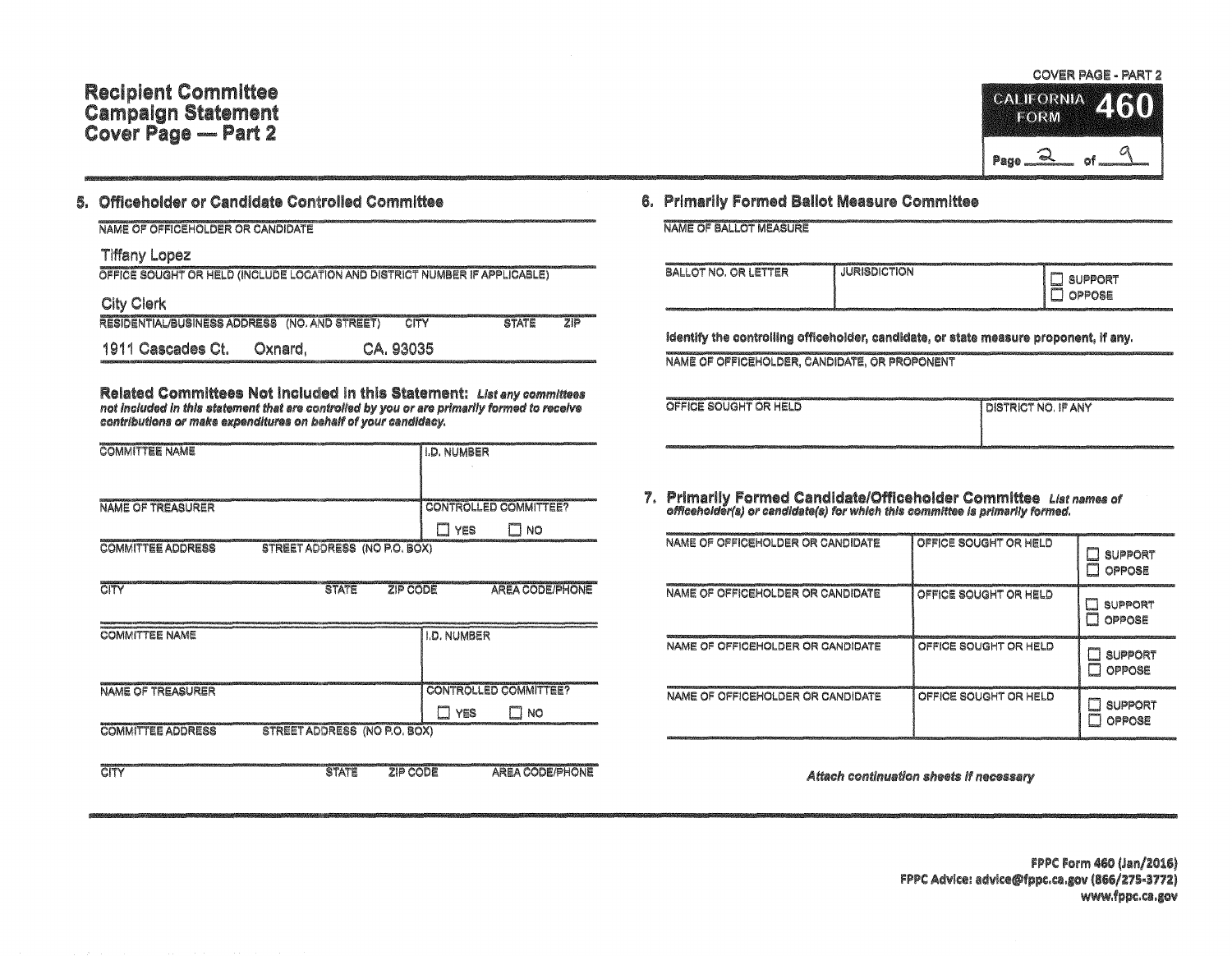| <b>Campaign Disclosure Statement</b><br><b>Summary Page</b><br>SEE INSTRUCTIONS ON REVERSE<br>NAME OF FILER                                                                                                                        | Amounts may be rounded<br>to whole dollars.                                                                          | from<br>through.                                                                                                                                                                                                                                                                     | <b>Statement covers period</b><br>$9 - 25 - 16$<br>10-22-16                                       | <b>SUMMARY PAGE</b><br><b>CALIFORNIA</b><br>460<br><b>FORM</b><br><b>Page <math>\frac{2}{3}</math> of <math>\frac{9}{3}</math></b><br><b>I.D. NUMBER</b> |
|------------------------------------------------------------------------------------------------------------------------------------------------------------------------------------------------------------------------------------|----------------------------------------------------------------------------------------------------------------------|--------------------------------------------------------------------------------------------------------------------------------------------------------------------------------------------------------------------------------------------------------------------------------------|---------------------------------------------------------------------------------------------------|----------------------------------------------------------------------------------------------------------------------------------------------------------|
| Tiffany Lopez<br><b>Contributions Received</b><br>2.<br>З.<br>5.                                                                                                                                                                   | <b>Column A</b><br>TOTAL THIS PERIOD<br>(FROM ATTACHED SCHEDULES)<br>3511.00<br>$-0-$<br>3511.00<br>$-0-$<br>3511.00 | Column B<br><b>CALENDAR YEAR</b><br>TOTAL TO DATE<br>16,539.00<br>-0-<br>16,549.00<br>-0-<br>16,549.00                                                                                                                                                                               | <b>General Elections</b><br>20. Contributions<br>Received<br>21. Expenditures<br>Made             | 138915<br><b>Calendar Year Summary for Candidates</b><br>Running in Both the State Primary and<br>1/1 through 8/30<br>7/1 to Date                        |
| <b>Expenditures Made</b><br>8.                                                                                                                                                                                                     | 7980.08<br>-0-<br>7980.08<br>678.85<br>$-0-$<br>8658.93                                                              | 14988.08<br>-0-<br>14988.08<br>678.85<br>-0-<br>15666.93                                                                                                                                                                                                                             | <b>Expenditure Limit Summary for State</b><br><b>Candidates</b><br>Date of Election<br>(mm/dd/yy) | 22. Cumulative Expenditures Made*<br>(If Subject to Voluntary Expenditure Limit)<br><b>Total to Date</b>                                                 |
| <b>Current Cash Statement</b><br>12. Beginning Cash Balance  Previous Summary Page, Line 16<br>16. ENDING CASH BALANCE  Add Lines 12 + 13 + 14, then subtract Line 15<br>If this is a termination statement, Line 16 must be zero. | 6020.00<br>3511.00<br>$\sqrt{a}$<br>8658.93<br>872.07                                                                | To calculate Column B.<br>add amounts in Column<br>A to the corresponding<br>amounts from Column B<br>of your last report. Some<br>amounts in Column A may<br>be negative figures that<br>should be subtracted from<br>previous period amounts. If<br>this is the first report being | reported in Column B.                                                                             | *Amounts in this section may be different from amounts                                                                                                   |
| <b>Cash Equivalents and Outstanding Debts</b>                                                                                                                                                                                      | -0-<br>S<br>$-Q-$<br>678.85                                                                                          | filed for this calendar year,<br>only carry over the amounts<br>from Lines 2, 7, and 9 (if<br>any).                                                                                                                                                                                  | EBBP Advisers advised B                                                                           | FPPC Form 460 (Jan/2016)                                                                                                                                 |

www.fppc.ca.gov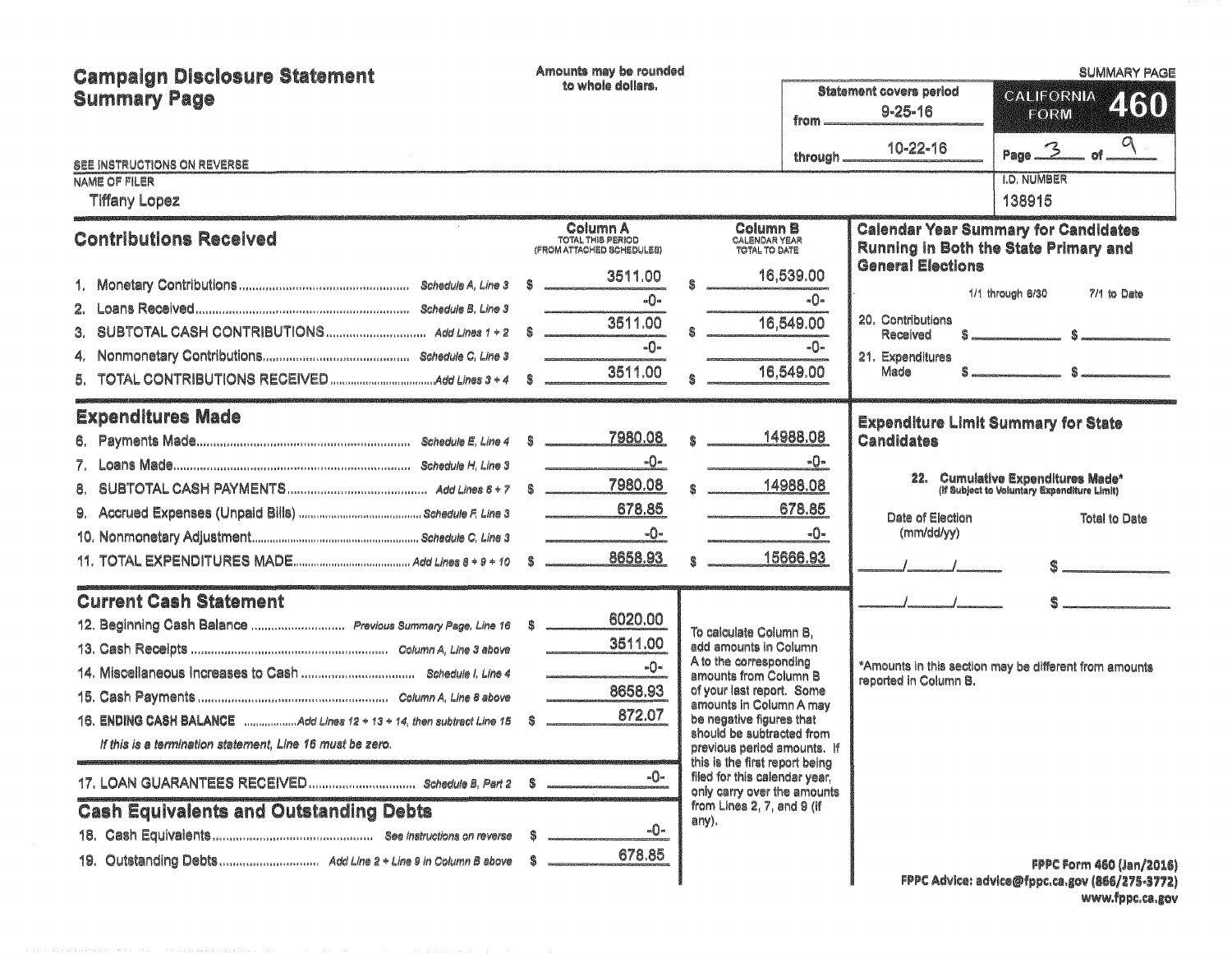**Schedule A** Amounts may be rounded **SCHEDULE A** to whole dollars. **Statement covers period Monetary Contributions Received CALIFORNIA** *IKI* Sept. 25, 2016 **FORM** from  $\mathcal{Q}_1$ Oct. 22, 2016  $\mu$ through Page. of . SEE INSTRUCTIONS ON REVERSE **NAME OF FILER I.D. NUMBER** 1389315 **Tiffany Lopez** PER ELECTION **AMOUNT CUMULATIVE TO DATE** IF AN INDIVIDUAL, ENTER FULL NAME. STREET ADDRESS AND ZIP CODE OF CONTRIBUTOR **CONTRIBUTOR** DATE **RECEIVED THIS CALENDAR YEAR** TO DATE **OCCUPATION AND EMPLOYER** (IF COMMITTEE, ALSO ENTER I, D. NUMBER) CODE \* **RECEIVED** (IF SELF-EMPLOYED, ENTER NAME **PERIOD** (IF REQUIRED) (JAN, 1 - DEC, 31) OF BUSINESS) **ZIND** Lynda Heredia **Realtor-Esquire Property**  $\Box$ COM 560 South Hampton 250.00  $9 - 30 - 16$ 250.00 Managment  $\Box$  OTH **Oxnard, CA 93035**  $EPTY$  $\square$  scc **ZIND Gregorio Mazon** Owner - MazonTrucking  $\overline{\Box}$  COM 100.00  $10-12-16$ 9682 Road 29 100:00  $\overline{\Box}$  OTH **Madera, CA 93637**  $\Box$ PTY  $\square$  scc  $\square$ MD Ventura County Womens Political Council Ventura County, CA.  $\square$  com 10-12-16 250,00 250.00 PO Box 6603 Потн Ventura, CA 93006 **ZPTY**  $\square$ scc  $\square$  IND Contact Escrow, Inc. **Escrow Company Ecom** 2301 South Victoria Ave. Ste B  $10-14-16$ 305.00 305.00  $\overline{M}$  OTH Ventura, CA 93003  $\overline{\Box}$ PTY  $\square$  scc **ZIND** Art Hernandez Manager - County of  $\Box$  COM 398 Simon Way 100.00 100.00  $10 - 14 - 16$ Ventura  $\Box$  OTH Oxnard, CA 93030 OPTY  $\square$  scc **SUBTOTAL \$ Schedule A Summary** \*Contributor Codes 1. Amount received this period - itemized monetary contributions. IND - Individual 2270.00 COM -- Recipient Committee 1244,00' (other than PTY or SCC) OTH - Other (e.g., business entity) 2. Amount received this period - unitemized monetary contributions of less than \$100 ........................\$ PTY - Political Party **SCC - Small Contributor Committee** 3. Total monetary contributions received this period.  $254.400$ (Add Lines 1 and 2. Enter here and on the Summary Page, Column A, Line 1.)......................TOTAL \$ **FPPC Form 460 (Jan/2016)** 

FPPC Advice: advice@fppc.ca.gov (866/275-3772) www.fppc.ca.gov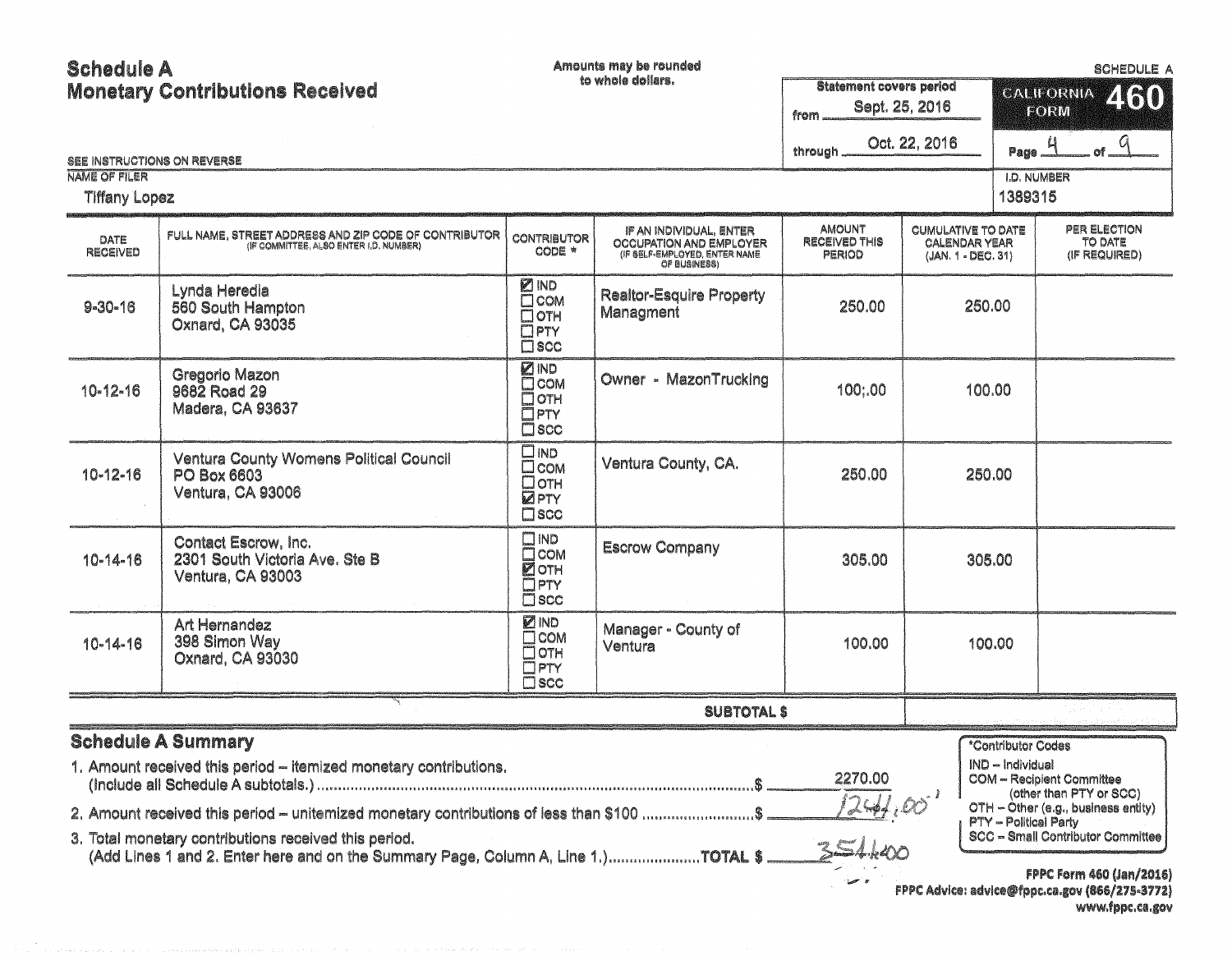| <b>NAME OF FILER</b><br><b>Tiffany Lopez</b> | <b>Schedule A (Continuation Sheet)</b><br><b>Monetary Contributions Received</b>                | Amounts may be rounded<br>to whole dollars.                                           |                                                                                                     | <b>Statement covers period</b><br>Sept. 25, 2016<br>from.<br>through | Oct. 22, 2016                                                           | <b>T.D. NUMBER</b><br>1389315 | SCHEDULE A (CONT.)<br><b>CALIFORNIA</b><br>460<br>FORM<br>Page $50 - 9$ |
|----------------------------------------------|-------------------------------------------------------------------------------------------------|---------------------------------------------------------------------------------------|-----------------------------------------------------------------------------------------------------|----------------------------------------------------------------------|-------------------------------------------------------------------------|-------------------------------|-------------------------------------------------------------------------|
| DATE<br><b>RECEIVED</b>                      | FULL NAME, STREET ADDRESS AND ZIP CODE OF CONTRIBUTOR<br>(IF COMMITTEE, ALSO ENTER I.D. NUMBER) | <b>CONTRIBUTOR</b><br>CODE *                                                          | IF AN INDIVIDUAL, ENTER<br>OCCUPATION AND EMPLOYER<br>(IF SELF-EMPLOYED, ENTER NAME<br>OF BUSINESS) | <b>AMOUNT</b><br><b>RECEIVED THIS</b><br>PERIOD                      | <b>CUMULATIVE TO DATE</b><br><b>CALENDAR YEAR</b><br>(JAN. 1 - DEC. 31) |                               | PER ELECTION<br>TO DATE<br>(IF REQUIRED)                                |
| $10 - 14 - 16$                               | Fernando Lopez, Jr.<br>633 Ursula<br>Oxnard, CA 93030                                           | <b>ZIND</b><br>$\Box$ COM<br>$\Box$ OTH<br>$\overline{\Box}$ PTY<br>$\square$ scc     | Parts manager - Rusnak<br><b>Westlake Porsch</b>                                                    | 100.00                                                               | 100.00                                                                  |                               |                                                                         |
| $10 - 14 - 16$                               | <b>Catalina Serros</b><br>2651 Bellerive Ct.<br><b>Oxnard, CA 93036</b>                         | <b>ZIND</b><br>$\square$ COM<br>$\Box$ OTH<br>$\square$ PTY<br>$\overline{\Box}$ scc  | Retired                                                                                             | 100,00                                                               | 100.00                                                                  |                               |                                                                         |
| $10 - 14 - 16$                               | Yolanda Plascencia<br>1031 Corte Barroso<br>Camarillo, CA 93010                                 | <b>ZIND</b><br><b>D</b> COM<br>Потн<br>$\overline{\Box}$ PTY<br>$\overline{\Box}$ scc | Owner - Lazar<br>Broadcasting.                                                                      | 1065.00                                                              | 1065.00                                                                 |                               |                                                                         |
|                                              |                                                                                                 | $\square$ IND<br>D <sub>com</sub><br>Потн<br>$\square$ PTY<br>$\square$ scc           |                                                                                                     |                                                                      |                                                                         |                               |                                                                         |
|                                              |                                                                                                 | $\square$ IND<br>$\square$ COM<br>$\Box$ OTH<br>$\Box$ PTY<br>$\square$ scc           |                                                                                                     |                                                                      |                                                                         |                               |                                                                         |
|                                              |                                                                                                 |                                                                                       | <b>SUBTOTAL \$</b>                                                                                  | 1265.00                                                              |                                                                         |                               |                                                                         |

\*Contributor Codes IND - Individual COM - Recipient Committee<br>
(other than PTY or SCC)<br>
OTH - Other (e.g., business entity)<br>
PTY - Political Party<br>
SCC - Small Contributor Committee

 $\sim$  200  $\%$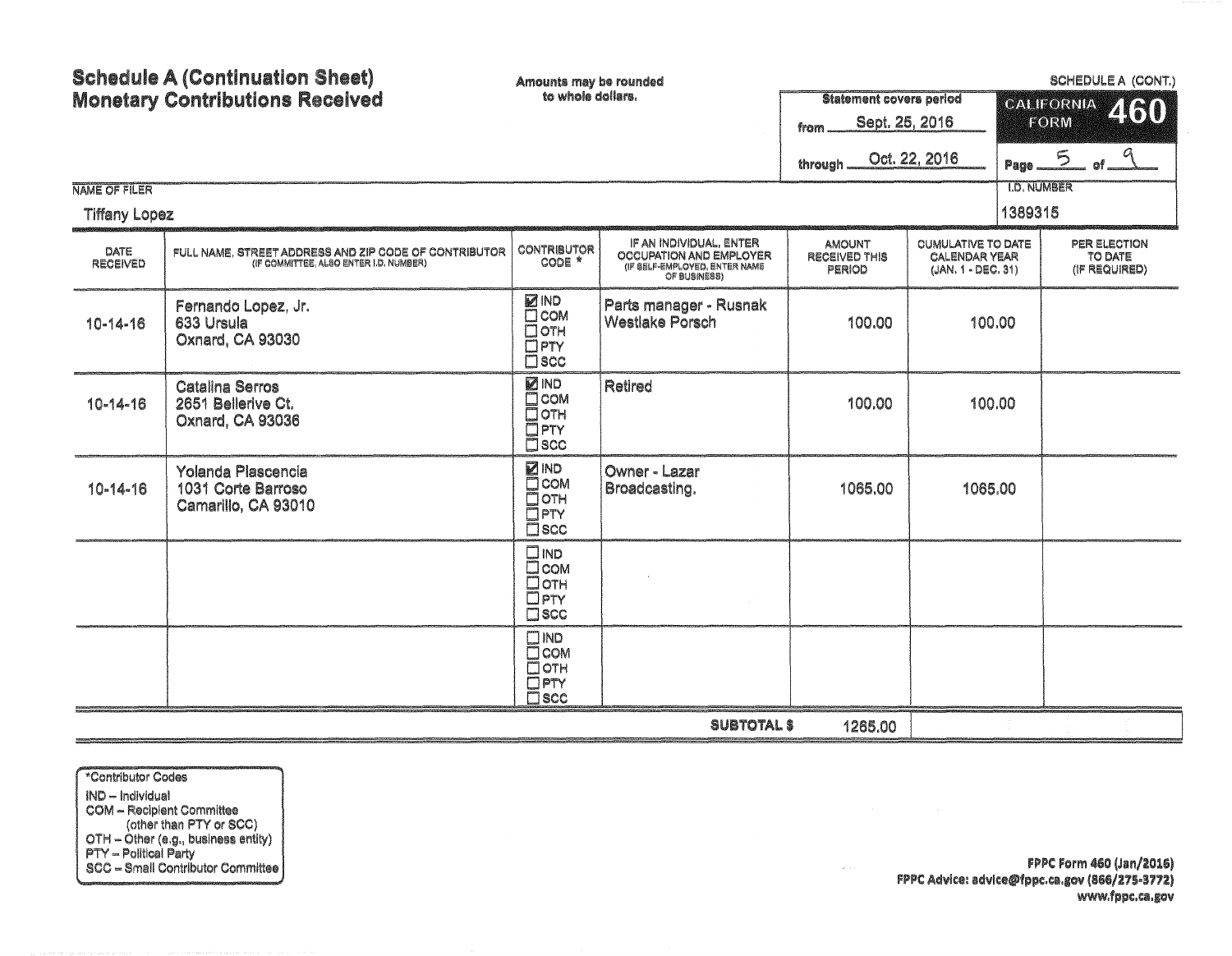| <b>Schedule E</b><br><b>Payments Made</b>                                                                                                  | Amounts may be rounded<br>to whole dollars.                                                                                | Statement covers period<br>$9 - 25 - 16$<br>from                                                                                                                   | <b>SCHEDULE E</b><br>CALIFORNIA 460<br><b>TEORIM</b> |  |
|--------------------------------------------------------------------------------------------------------------------------------------------|----------------------------------------------------------------------------------------------------------------------------|--------------------------------------------------------------------------------------------------------------------------------------------------------------------|------------------------------------------------------|--|
| 医血管动脉 经国际<br>SEE INSTRUCTIONS ON REVERSE<br><b>NAME OF FILER</b>                                                                           |                                                                                                                            | $10 - 22 - 16$<br>through                                                                                                                                          | Page _<br><b>I.D. NUMBER</b>                         |  |
| Tiffany Lopez                                                                                                                              |                                                                                                                            |                                                                                                                                                                    | 138915                                               |  |
| CODES: If one of the following codes accurately describes the payment, you may enter the code. Otherwise, describe the payment.            |                                                                                                                            |                                                                                                                                                                    |                                                      |  |
| campaign paraphernalia/misc.<br>CMP.<br>campaign consultants<br>CNS 1<br>contribution (explain nonmonetary)*<br>CTB<br>CVC civic donations | member communications<br>MBR<br>meetings and appearances<br>MTG.<br>office expenses<br>OFC.<br>PET<br>petition circulating | radio airtime and production costs<br>RAD.<br>RFD<br>returned contributions<br>SAL<br>campaign workers' salaries<br>TEL t.v. or cable airtime and production costs |                                                      |  |

- FIL candidate filing/ballot fees
- FND fundraising events
- Independent expenditure supporting/opposing others (explain)\* IND.
- LEG legal defense
- campaign literature and mailings LIT
- - TEL t.v. or cable airtime and production costs<br>TEL t.v. or cable airtime and production costs<br>TRC candidate travel, lodging, and meals
	-
	- TRS staff/spouse travel, lodging, and meals
	- TSF transfer between committees of the same candidate/sponsor

eartha).

3.

- VOT voter registration
- WEB information technology costs (internet, e-mail)

| NAME AND ADDRESS OF PAYEE<br>(IF COMMITTEE, ALSO ENTER I.D. NUMBER)                                  | CODE            | OR<br>DESCRIPTION OF PAYMENT | AMOUNT PAID |
|------------------------------------------------------------------------------------------------------|-----------------|------------------------------|-------------|
| <b>B&amp;B</b><br>2401 Eastman<br>Oxnard, CA 93030                                                   | LIT <sup></sup> | Post card mailing            | 1889.91     |
| <b>Lazar Broadcasting</b><br>200 South A Street<br>Oxnard, CA 9993030                                | RAD             | Advertisment                 | 818.25      |
| <b>XPress Printing</b><br>1302 Tower Square<br>Ventura, CA 93003                                     | LIT             | Post card mailing            | 1773.75     |
| * Payments that are contributions or independent expenditures must also be summarized on Schedule D. |                 | <b>SUBTOTAL \$</b>           |             |
| <b>Schedule E Summary</b>                                                                            |                 |                              |             |
|                                                                                                      |                 |                              | <u>6341</u> |
|                                                                                                      |                 |                              | 1138.20     |

| 4. Total payments made this period. (Add Lines 1, 2, and 3. Enter here and on the Summary Page, Column A, Line 6.) TOTAL \$ |  |
|-----------------------------------------------------------------------------------------------------------------------------|--|

PHO phone banks

PRT print ads

POL polling and survey research

POS postage, delivery and messenger services

PRO professional services (legal, accounting)

FPPC Form 460 (Jan/2016) FPPC Advice: advice@fppc.ca.gov (866/275-3772) www.fppc.ca.gov

7980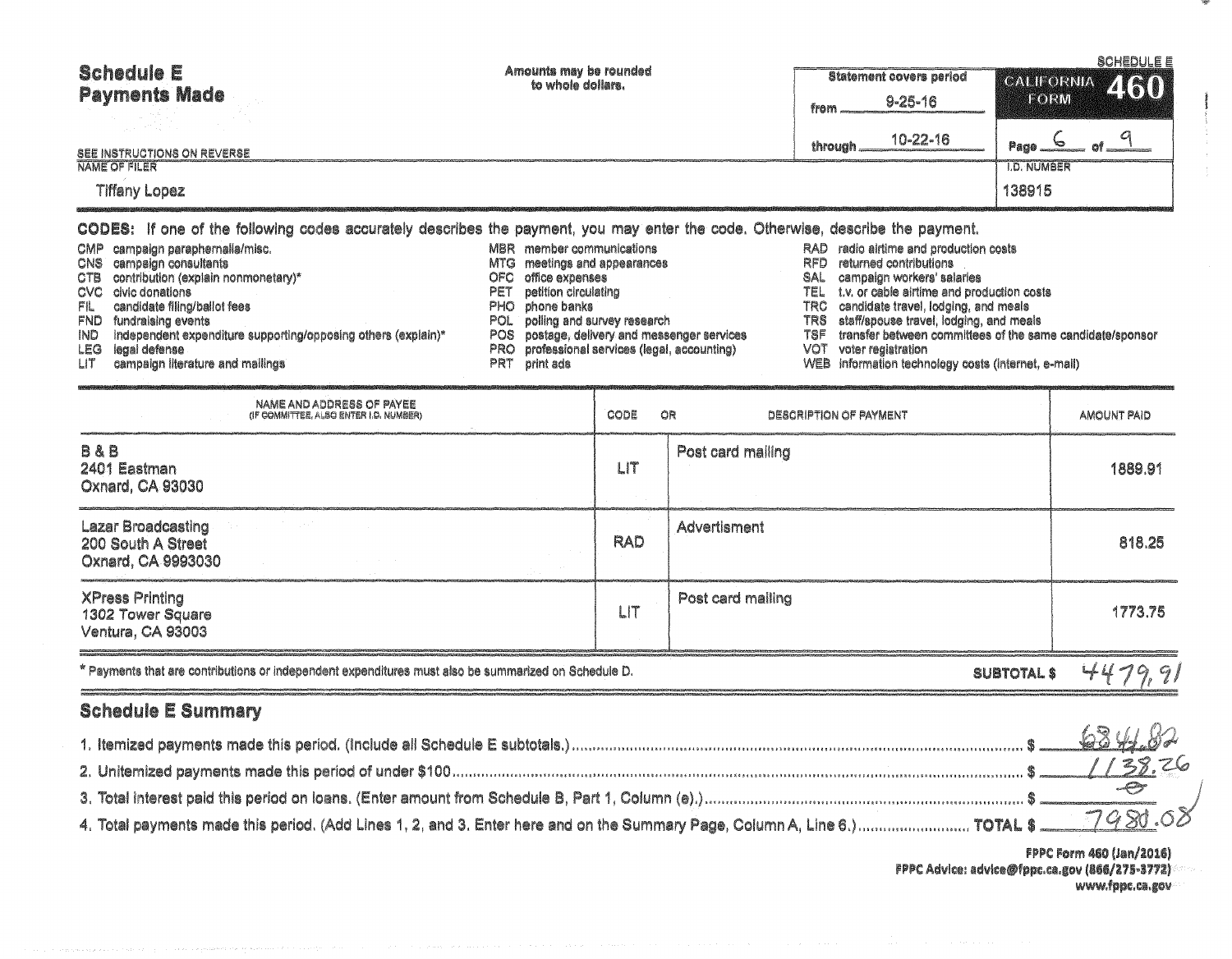| <b>Schedule E</b><br>(Continuation Sheet)<br><b>Payments Made</b>                                                                                                                                                                                                                                                                                                                                                                                                                                                                                                                                                                                                                                                                                                                                                                                                                                                                                                                                                                                                                                                                                                                                                                                                                         | Amounts may be rounded<br>to whole dollars. |            |                              | <b>Statement covers period</b><br>Sept. 25, 2016<br>from | <b>CALIFORNIA</b><br><b>FORM</b> | SCHEDULE E (CONT.)<br>460 |  |  |
|-------------------------------------------------------------------------------------------------------------------------------------------------------------------------------------------------------------------------------------------------------------------------------------------------------------------------------------------------------------------------------------------------------------------------------------------------------------------------------------------------------------------------------------------------------------------------------------------------------------------------------------------------------------------------------------------------------------------------------------------------------------------------------------------------------------------------------------------------------------------------------------------------------------------------------------------------------------------------------------------------------------------------------------------------------------------------------------------------------------------------------------------------------------------------------------------------------------------------------------------------------------------------------------------|---------------------------------------------|------------|------------------------------|----------------------------------------------------------|----------------------------------|---------------------------|--|--|
| SEE INSTRUCTIONS ON REVERSE                                                                                                                                                                                                                                                                                                                                                                                                                                                                                                                                                                                                                                                                                                                                                                                                                                                                                                                                                                                                                                                                                                                                                                                                                                                               |                                             |            | through <u>Oct. 22, 2016</u> |                                                          | Page _                           | $7 - 9$                   |  |  |
| <b>NAME OF FILER</b><br><b>Tiffany Lopez</b>                                                                                                                                                                                                                                                                                                                                                                                                                                                                                                                                                                                                                                                                                                                                                                                                                                                                                                                                                                                                                                                                                                                                                                                                                                              |                                             |            |                              |                                                          | I.D. NUMBER<br>1389315           |                           |  |  |
| CODES: If one of the following codes accurately describes the payment, you may enter the code. Otherwise, describe the payment.<br>MBR member communications<br>RAD radio airtime and production costs<br><b>CMP</b><br>campaign paraphernalia/misc.<br>returned contributions<br><b>RFD</b><br>campaign consultants<br>meetings and appearances<br>MTG.<br>CNS.<br>campaign workers' salaries<br>SAL<br>contribution (explain nonmonetary)*<br>office expenses<br>OFC.<br><b>CTB</b><br>t.v. or cable airtime and production costs<br>petition circulating<br>TEL<br>PET<br>civic donations<br>CVC<br><b>TRC</b><br>candidate travel, lodging, and meals<br>candidate filing/ballot fees<br>PHO<br>phone banks<br>FIL<br>staff/spouse travel, lodging, and meals<br><b>TRS</b><br>polling and survey research<br>POL<br>fundraising events<br>FND.<br>transfer between committees of the same candidate/sponsor<br>postage, delivery and messenger services<br>independent expenditure supporting/opposing others (explain)*<br>tsf<br>POS<br>IND.<br>voter registration<br>professional services (legal, accounting)<br>VOT<br>legal defense<br>PRO<br><b>LEG</b><br>WEB Information technology costs (internet, e-mail)<br>print ads<br>campaign literature and mailings<br>PRT<br>LIT |                                             |            |                              |                                                          |                                  |                           |  |  |
| NAME AND ADDRESS OF PAYEE<br>(IF COMMITTEE, ALSO ENTER I.D. NUMBER)                                                                                                                                                                                                                                                                                                                                                                                                                                                                                                                                                                                                                                                                                                                                                                                                                                                                                                                                                                                                                                                                                                                                                                                                                       |                                             | CODE       | OR                           | DESCRIPTION OF PAYMENT                                   |                                  | AMOUNT PAID               |  |  |
| Zasmine Zafu<br>153 Hughes St.<br>Oxnard, CA 93033                                                                                                                                                                                                                                                                                                                                                                                                                                                                                                                                                                                                                                                                                                                                                                                                                                                                                                                                                                                                                                                                                                                                                                                                                                        |                                             | PHO        | Phone banking                |                                                          |                                  | 180.00                    |  |  |
| <b>Voter Guide Slates</b><br>6582 E. Spring Street Ste 202<br>Long Beach, CA. 90808                                                                                                                                                                                                                                                                                                                                                                                                                                                                                                                                                                                                                                                                                                                                                                                                                                                                                                                                                                                                                                                                                                                                                                                                       |                                             | PRT        | Advertize on Voter Guide     |                                                          |                                  | 855.00                    |  |  |
| <b>River Ridge</b><br><b>DBA Hawallan Vines Inc.</b><br>2401 W. Vineyard<br>Oxnard, CA. 9300036                                                                                                                                                                                                                                                                                                                                                                                                                                                                                                                                                                                                                                                                                                                                                                                                                                                                                                                                                                                                                                                                                                                                                                                           | $\sim 10$                                   | <b>FND</b> | Fundrialsing event           |                                                          |                                  | 174.91                    |  |  |
| <b>Diversity Collective</b><br><b>PO Box23475</b><br>Ventura, CA 93002                                                                                                                                                                                                                                                                                                                                                                                                                                                                                                                                                                                                                                                                                                                                                                                                                                                                                                                                                                                                                                                                                                                                                                                                                    |                                             | CVC        | Sponsored event              | Police St                                                |                                  | 250.00                    |  |  |
| <b>Budget Watch Dog</b><br>1954 W. Carson<br>Torr5ance, CA 90501                                                                                                                                                                                                                                                                                                                                                                                                                                                                                                                                                                                                                                                                                                                                                                                                                                                                                                                                                                                                                                                                                                                                                                                                                          |                                             | LIT        | Mailing to absentee voters   |                                                          |                                  | 300.00                    |  |  |
| <b>SUBTOTAL \$</b><br>Payments that are contributions or independent expenditures must also be summarized on Schedule D.                                                                                                                                                                                                                                                                                                                                                                                                                                                                                                                                                                                                                                                                                                                                                                                                                                                                                                                                                                                                                                                                                                                                                                  |                                             |            |                              |                                                          |                                  |                           |  |  |

 $\sim$ 

 $\gamma_{\mu_{\rm{int}}}$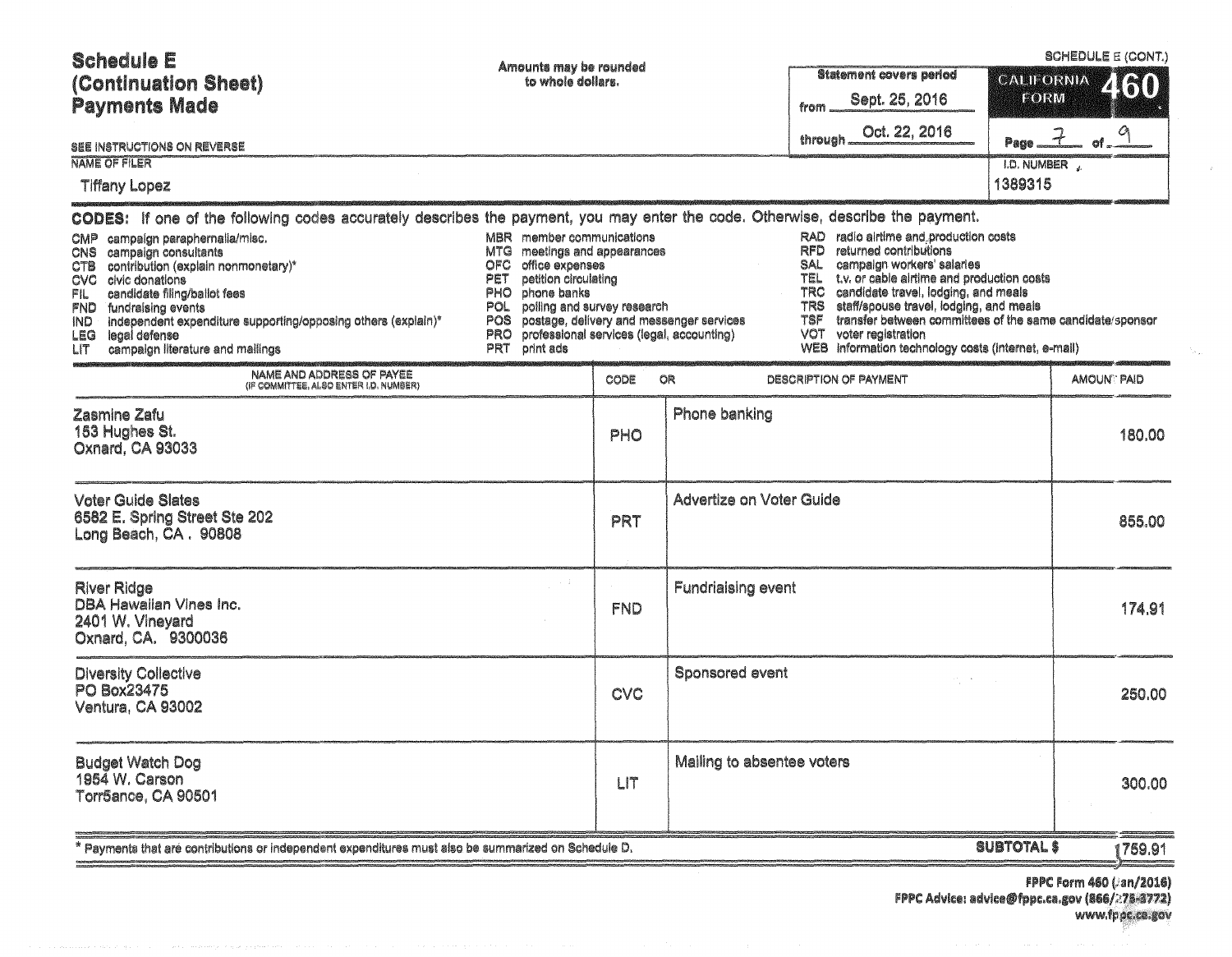| Schedule E<br>(Continuation Sheet)<br>Payments Made<br><b>SEEE INISTRUCTIONS ON REVERSE</b>                                                                                                                                                                                                                                                                                                                                                                                                                                                                                                                                                                                                                                                                                                                                                                                                                                                                                                                                                                                                                                                                                                                                            | Amounts may be rounded<br>to whole dollars. |            |                 | <b>Statement covers period</b><br>$9 - 25 - 16$<br>from<br>$10 - 22 - 16$<br>through | FORM<br>Page $8$             | SCHEDULE E (CONT.)<br>CALIFORNIA 460<br>$01 - 9$ |  |  |  |
|----------------------------------------------------------------------------------------------------------------------------------------------------------------------------------------------------------------------------------------------------------------------------------------------------------------------------------------------------------------------------------------------------------------------------------------------------------------------------------------------------------------------------------------------------------------------------------------------------------------------------------------------------------------------------------------------------------------------------------------------------------------------------------------------------------------------------------------------------------------------------------------------------------------------------------------------------------------------------------------------------------------------------------------------------------------------------------------------------------------------------------------------------------------------------------------------------------------------------------------|---------------------------------------------|------------|-----------------|--------------------------------------------------------------------------------------|------------------------------|--------------------------------------------------|--|--|--|
| <b><i>NAME-OF FILER</i></b><br><b>Tiffany Lopez</b>                                                                                                                                                                                                                                                                                                                                                                                                                                                                                                                                                                                                                                                                                                                                                                                                                                                                                                                                                                                                                                                                                                                                                                                    |                                             |            |                 |                                                                                      | <b>I.D. NUMBER</b><br>138915 |                                                  |  |  |  |
| SODES: If one of the following codes accurately describes the payment, you may enter the code. Otherwise, describe the payment.<br><b>GMP</b><br>MBR member communications<br>RAD radio airtime and production costs<br>éampaign paraphernalia/misc.<br>FFFFFFF666<br><b>tampaign</b> consultants<br>MTG meetings and appearances<br>RFD<br>returned contributions<br>contribution (explain nonmonetary)*<br>office expenses<br>SAL<br>campaign workers' salaries<br>OFC.<br>petition circulating<br>t.v. or cable airtime and production costs<br>tivic donations<br>PET<br>TEL<br>phone banks<br>candidate travel, lodging, and meals<br>sandidate filing/ballot fees<br>PHO<br><b>TRC</b><br>POL polling and survey research<br>staff/spouse travel, lodging, and meals<br>fundraising events<br><b>TRS</b><br>transfer between committees of the same candidate/sponsor<br>independent expenditure supporting/opposing others (explain)*<br>postage, delivery and messenger services<br>TSF<br>POS.<br>professional services (legal, accounting)<br>voter registration<br>legal defense<br><b>PRO</b><br>VOT<br>campaign literature and mailings<br><b>PRT</b><br>print ads<br>WEB Information technology costs (internet, e-mail) |                                             |            |                 |                                                                                      |                              |                                                  |  |  |  |
| NAME AND ADDRESS OF PAYEE<br>(IF COMMITTEE, ALSO ENTER I,D, NUMBER)                                                                                                                                                                                                                                                                                                                                                                                                                                                                                                                                                                                                                                                                                                                                                                                                                                                                                                                                                                                                                                                                                                                                                                    |                                             | CODE<br>OR |                 | <b>DESCRIPTION OF PAYMENT</b>                                                        |                              | AMOUNT PAID                                      |  |  |  |
| Pete Ibarra<br>9819 Paseo Camarillo #604<br>Camarillo, CA. 93010                                                                                                                                                                                                                                                                                                                                                                                                                                                                                                                                                                                                                                                                                                                                                                                                                                                                                                                                                                                                                                                                                                                                                                       |                                             | LIT        | post card print |                                                                                      |                              | 333.25                                           |  |  |  |
| Evita Mexican Cafe<br>3888 Main Street<br>Ventura, CA93003                                                                                                                                                                                                                                                                                                                                                                                                                                                                                                                                                                                                                                                                                                                                                                                                                                                                                                                                                                                                                                                                                                                                                                             |                                             | <b>FND</b> | food            |                                                                                      |                              | 268.75                                           |  |  |  |
|                                                                                                                                                                                                                                                                                                                                                                                                                                                                                                                                                                                                                                                                                                                                                                                                                                                                                                                                                                                                                                                                                                                                                                                                                                        |                                             |            |                 |                                                                                      |                              |                                                  |  |  |  |
|                                                                                                                                                                                                                                                                                                                                                                                                                                                                                                                                                                                                                                                                                                                                                                                                                                                                                                                                                                                                                                                                                                                                                                                                                                        |                                             |            |                 |                                                                                      |                              |                                                  |  |  |  |
|                                                                                                                                                                                                                                                                                                                                                                                                                                                                                                                                                                                                                                                                                                                                                                                                                                                                                                                                                                                                                                                                                                                                                                                                                                        |                                             |            |                 |                                                                                      |                              |                                                  |  |  |  |
| <b>SUBTOTAL \$</b><br>ents that are contributions or independent expenditures must also be summarized on Schedule D.                                                                                                                                                                                                                                                                                                                                                                                                                                                                                                                                                                                                                                                                                                                                                                                                                                                                                                                                                                                                                                                                                                                   |                                             |            |                 |                                                                                      |                              |                                                  |  |  |  |